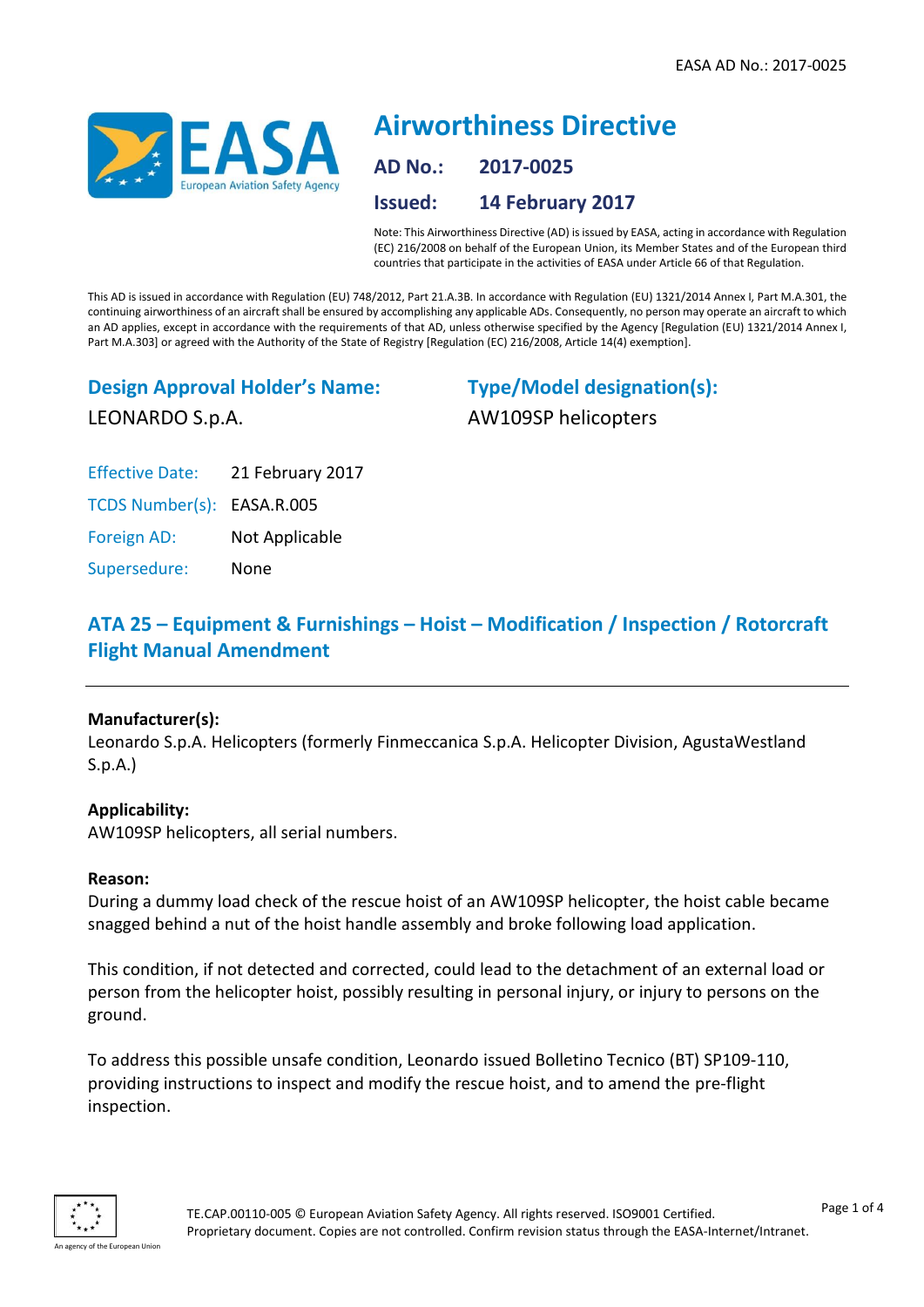For the reason stated above, this AD requires amendment of the applicable Rotorcraft Flight Manual Supplement (RFMS), inspection of the hoist handle assembly and of the cabin doorframe and, depending on findings, inspection of the rescue hoist cable and accomplishment of applicable corrective action(s). This AD also requires modification of the hoist handle assembly.

#### **Required Action(s) and Compliance Time(s):**

Required as indicated, unless accomplished previously:

Note 1: Leonardo BT109SP-110 is hereafter referred to as "the BT" in this AD.

Note 2: For the purpose of this AD, Group 1 helicopters are those that have a bolt Part Number (P/N) AN3C6 as attaching means of the rescue hoist handle. Group 2 helicopters are those that do not have any bolt P/N AN3C6 as attaching means of the rescue hoist handle.

Note 3: Supplement 5 of Document 109G0040A019 (AW109SP RFM – Optional Equipment Supplements), and Supplement 9.2-5 of Document 109G0040A021 (AW109SP RFM – Optional Equipment Supplements REGA), are hereafter collectively referred to as 'the applicable RFMS' in this AD.

#### **RFMS Amendment:**

(1) For a helicopter equipped with rescue hoist P/N 109-B810-16-101 or P/N 109-B810-16-201: Before the next hoist operation after the effective date of this AD, amend the applicable RFMS (see Note 3 of this AD) in accordance with the instructions of Part III of the BT, or as specified in Appendix 1 of this AD, inform all flight crews and, thereafter, operate the helicopter accordingly.

The RFMS amendment, as required by this paragraph, may be accomplished by inserting a copy of Appendix 1 of this AD into the applicable RFMS.

#### **Inspection:**

(2) For a helicopter equipped with rescue hoist P/N 109-B810-16-101 or P/N 109-B810-16-201: Within 10 flight hours (FH) after the effective date of this AD, visually inspect the hoist handle assembly and the upper part of cabin doorframe in accordance with the instructions of Part I of the BT.

#### **Corrective action(s)**

- (3) If, during the inspection as required by paragraph (2) of this AD, any damage is found, before next hoist operation, repair the hoist handle assembly and/or the upper part of cabin doorframe, as applicable, and inspect the hoist cable in accordance with the instructions of Part I of the BT.
- (4) If, during the inspection as required by paragraph (3) of this AD, any damage is found, before next hoist operation, replace the hoist cable in accordance with the instructions of Part I of the BT.

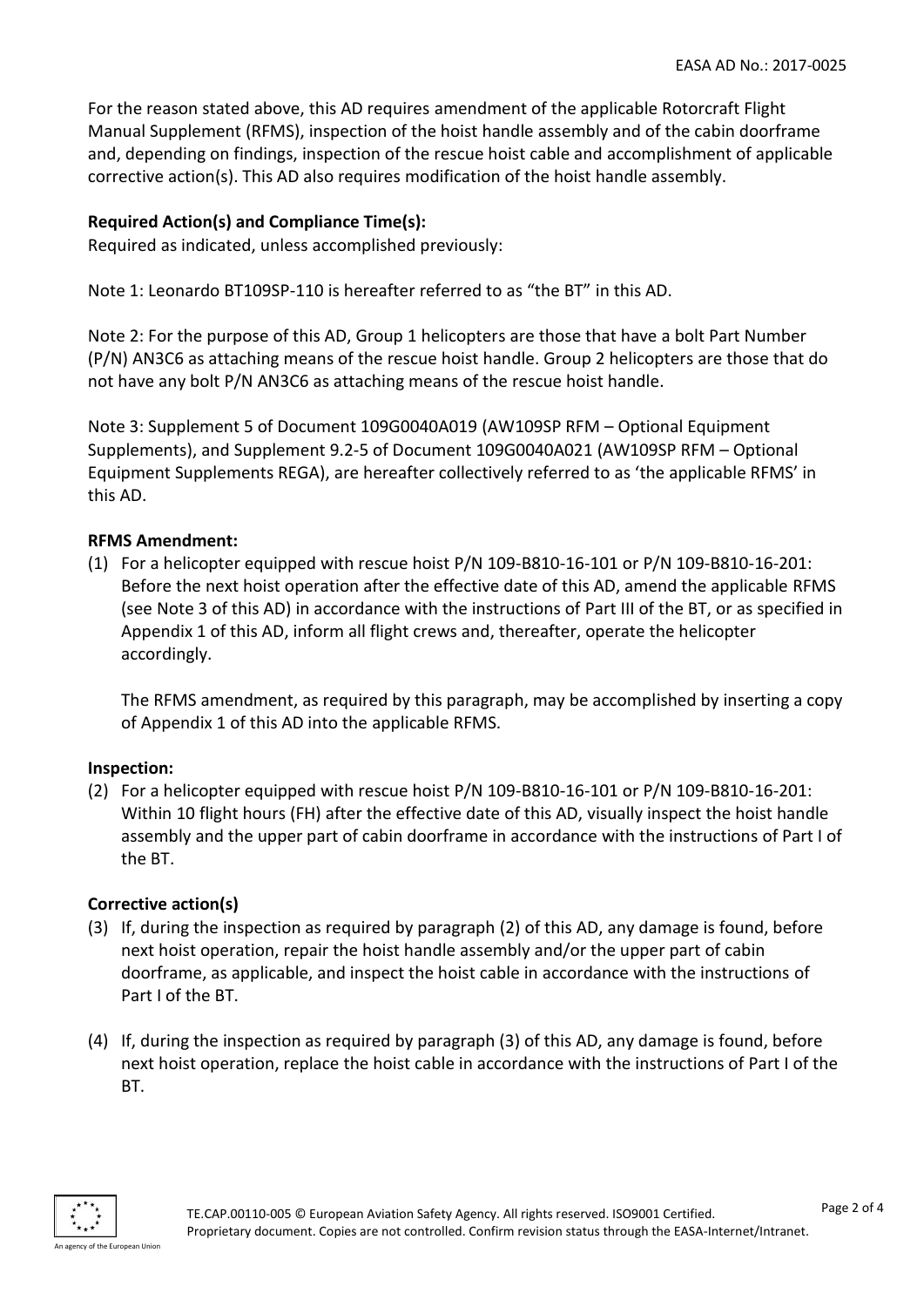#### **Modification:**

(5) For a helicopter equipped with rescue hoist P/N 109-B810-16-101 or P/N 109-B810-16-201: Within 25 FH after the effective date of this AD, modify the attaching means of rescue hoist handle on the rescue hoist support in accordance with the instructions of Part II of the BT.

#### **Part(s) Installation:**

- (6) Do not install on any helicopter a bolt having P/N AN3C6 as attaching means of the rescue hoist handle, as required by paragraph (6.1) or (6.2) of this AD, as applicable.
	- (6.1) For a Group 1 helicopter: After modification of that helicopter as required by paragraph (5) of this AD.
	- (6.2) For a Group 2 helicopter: From the effective date of this AD.
- (7) From the effective date of this AD, it is allowed to install on any helicopter a rescue hoist kit P/N 109-B810-16-101 or P/N 109-B810-16-201, provided that, concurrently with that installation, the applicable RFMS of the helicopter is amended in accordance with the instructions of Part III of the BT or Appendix 1 of this AD, and the rescue hoist support is modified in accordance with the instructions of Part II of the BT, as required by this AD.

#### **Ref. Publications:**

Leonardo S.p.A. Helicopters BT 109SP-110 original issue, dated 13 February 2017.

The use of later approved revisions of this document is acceptable for compliance with the requirements of this AD.

#### **Remarks:**

- 1. If requested and appropriately substantiated, EASA can approve Alternative Methods of Compliance for this AD.
- 2. Based on the required actions and the compliance time, EASA have decided to issue a Final AD with Request for Comments, postponing the public consultation process until after publication.
- 3. Enquiries regarding this AD should be referred to the EASA Safety Information Section, Certification Directorate. E-mail: [ADs@easa.europa.eu.](mailto:ADs@easa.europa.eu)
- 4. For any question concerning the technical content of the requirements in this AD, please contact: Leonardo S.p.A. Helicopters, Customer Support & Services Product Support Engineering DPT, via Giovanni Agusta 520, 21017 Cascina Costa di Samarate (VA) – Italy Tel.: +39 0331 711439, Fax: +39 0331 225988, E-mail: [aw109.mbx.AW@leonardocompany.com.](mailto:aw109.mbx.AW@leonardocompany.com)